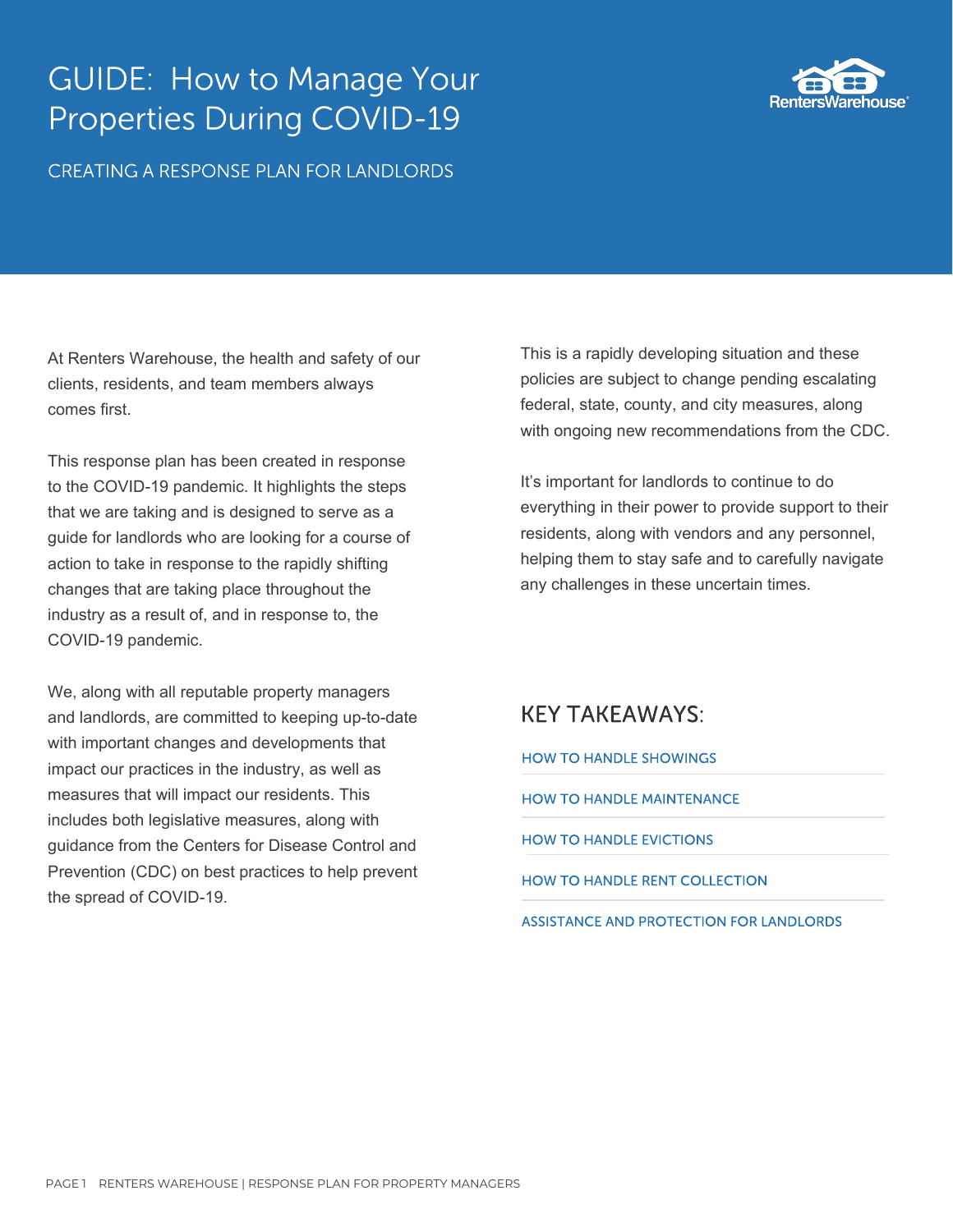# HOW TO HANDLE PROPERTY SHOWINGS AND INSPECTIONS

It's important for all landlords to continually monitor guidance from the CDC, to keep up-to-date with any changes and to help protect themselves and others, and to limit the spread of COVID-19.

Before creating a best practices safety plan, it's important to have a clear understanding of the terms quarantine and isolation. Both require abstaining from physical contact with others, but for different reasons.

## Here are the CDC definitions for the terms quarantine and isolation:

## QUARANTINE

Quarantine is used to keep someone who might have been exposed to COVID-19 away from others. Someone in self-quarantine stays separated from others, and they limit movement outside of their home or current place. A person may have been exposed to the virus without knowing it (for example, when traveling or out in the community), or they could have the virus without feeling symptoms. Quarantine helps limit further spread of COVID-19.

## ISOLATION

Isolation is used to separate sick people from healthy people. People who are in isolation should stay home. In the home, anyone sick should separate themselves from others by staying in a specific "sick" bedroom or space and using a different bathroom (if possible).

#### **[CDC Website: Social Distancing, Quarantine, and](https://www.cdc.gov/coronavirus/2019-ncov/prevent-getting-sick/social-distancing.html)  Isolation. Keep Your Distance to Slow the Spread**

Currently, CDC guidance advises anyone who has been in contact with a person who is infected with COVID-19, or recently traveled outside of the U.S. to self-quarantine. On the other hand, anyone who is experiencing symptoms of COVID-19 should self-isolate. [See symptoms to look for.](https://www.cdc.gov/coronavirus/2019-ncov/symptoms-testing/symptoms.html)

At this time, it's important for anyone who experiences [symptoms to follow the CDC's self-isolation guidelines. This](https://www.cdc.gov/coronavirus/2019-ncov/community/guidance-business-response.html) page is updated regularly.

Additionally, anyone who has traveled to or been in contact with anyone from a Warning - Level 3 Country should be advised to work remotely and follow CDC guidance to selfquarantine for 14 days.

# SOCIAL DISTANCING

Additionally, as a landlord, you should follow CDC guidance on social distancing whenever possible. Any contractors or personnel who visit or enter a home should be asked to follow this guidance as well.

[Social distancing is especially important for anyone who is](https://www.cdc.gov/mmwr/volumes/69/wr/mm6912e2.htm?s_cid=mm6912e2_w) at a higher risk of getting very sick.

## Here is the CDC guidance on social distancing:

- Stay at least 6 feet (2 meters) from other people
- Do not gather in groups
- Stay out of crowded places and avoid mass gatherings

## Other precautionary measures that field personnel should be asked to take includes:

- Wearing disposable gloves
- Wear protective facemasks
- Wear disposable booties
- Repeated and careful hand sanitization: "Wash your hands often with soap and water for at least 20 seconds. Use hand sanitizer with at least 60% alcohol if soap and water are not available." [\(CDC\)](https://www.cdc.gov/coronavirus/2019-ncov/community/guidance-business-response.html)

**See a complete list of CDC guidance on education for helping to prevent the spread of COVID-19.**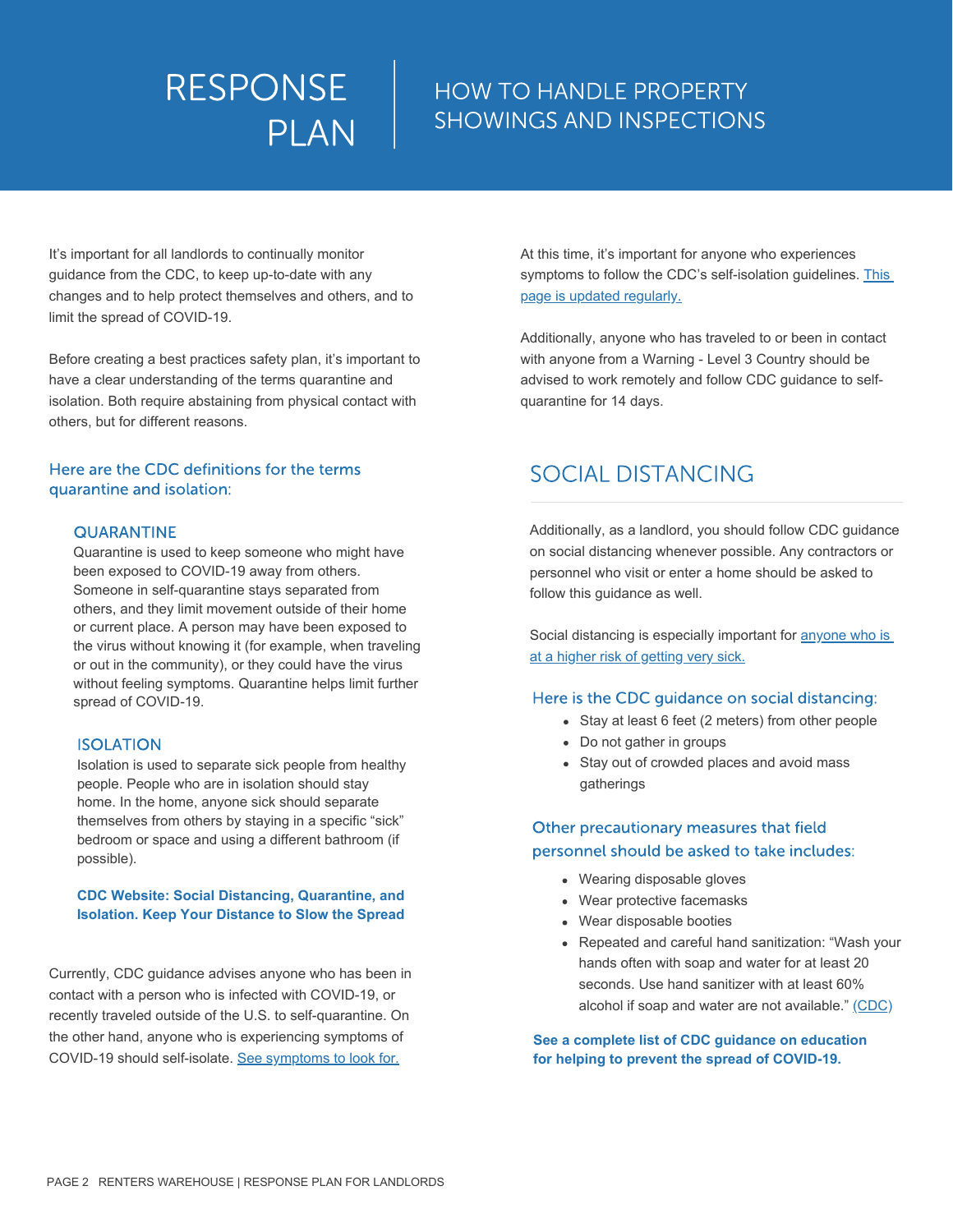# CONDUCTING SHOWINGS

At Renters Warehouse, we are currently continuing to conduct move-in inspections and property showings as necessary in situations where it is safe to do so, and will be taking the appropriate precautions. Our agents are also prepared and equipped to perform inspections or showings via FaceTime (video and audio).

If you find yourself with a vacancy, now may be a good time to transition into a high-tech, no-contact method of showing and renting units. One idea is to install a keypad lock, so that entrants can just use the lock code instead of having to worry about the transfer of physical keys.

Another idea is to go digital with your interview process. Consider using an app like Skype or Zoom, or even arranging a phone call to conduct interviews with applications, rather than conducting traditional face-to-face interviews. Prepare your questions ahead of time, and then run your applicant through them. Just make sure you use the same screening criteria and interview questions on all of your applicants to ensure compliance with The Fair Housing Act.

When it comes to showings, you can do virtual walk-throughs by creating videos, and taking plenty of good photos –both inside and out. Most people will be able to get a fairly good idea about whether they're interested in a property with these steps. You can also evaluate applications, and sign a lease without ever meeting an applicant in person.

When you do find a tenant and need to hand over the keys, you can use the keypad lock, or if you don't have one, swap the keys at a distance. One way to do this is to arrange to meet at the property a specific time. You can then leave the keys in the door and wait in your car until they arrive. This is also a good way to allow serious applicants a chance to see the property in-person, before they move in.

If you're planning to show a property in-person, make sure you check your state's regulations on business activities first.

## Important Steps All Landlords Should Take Now:

It is important to send out email communication to all residents at this time. An email template can be found via the following link:

## **[Example communication to Residents](https://venngage.com/)**

**Important:** Residents should be notified and instructed in an email that if someone in their household is experiencing COVID-19 symptoms and is scheduled for repairs or maintenance, they should inform you as soon as possible.

Residents who have any questions or concerns should be instructed to notify you as well.

## Taking Steps to Limit In-Person Interactions:

Real estate services, including property management, have been classified as part of the nation's critical infrastructure as outlined in the Department of Homeland Security's Cybersecurity and [Infrastructure Security Agency \(CISA\) memorandum guideline](https://www.cisa.gov/sites/default/files/publications/CISA_Guidance_on_the_Essential_Critical_Infrastructure_Workforce_Version_2.0_Updated.pdf)s published on March 28, 2020.

However, at Renters Warehouse, we are proactively working to eliminate any unnecessary in-person interactions. It's a good idea for any landlords with this capacity to work toward this step as soon as possible.

Whenever possible, move-in and move-out inspections should be conducted after residents have vacated in order to minimize inperson interaction.

You should also advise your residents to continue to utilize your online platforms or to call the office rather than visiting for any needs they may have.

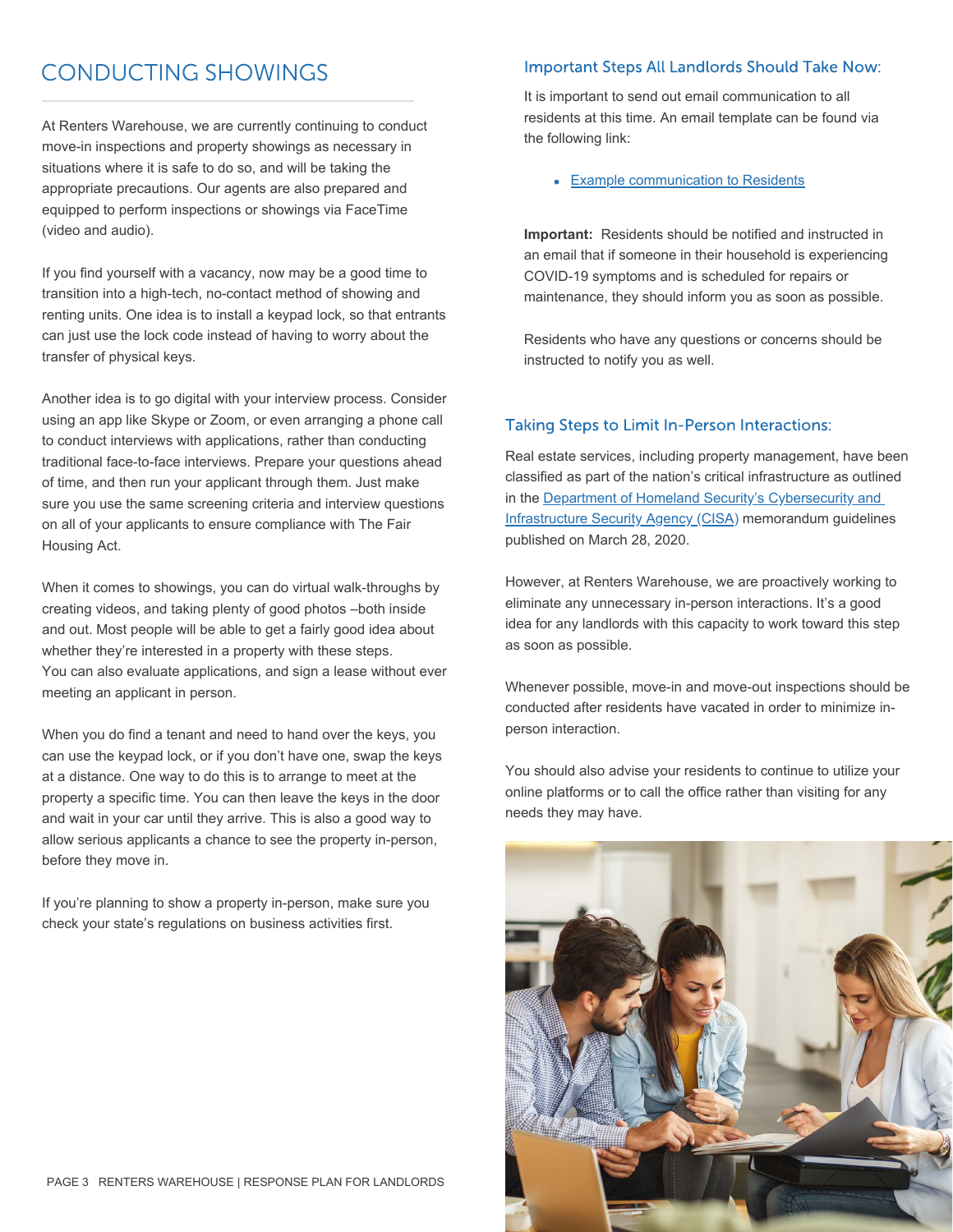# HOW TO HANDLE MAINTENANCE

# MAINTENANCE REQUESTS

Landlords are committed to coordinating all maintenance requests for their tenants, but during this pandemic, and for the safety of vendors, residents and the general public, it's important to inform your residents that all non-urgent work should be delayed whenever possible.

For this reason, it's advisable to send out an email to update your residents on these developments. This email should apologize for any inconvenience that this may cause, and inform your residents that you are committed to protecting and ensuring the safety of your staff, vendors, and residents, as well as the general public.

## What Are Non-Urgent Tasks?

Non-urgent maintenance tasks are requests that do not impact the habitability of the rental property or threaten the structure itself.

Examples of nonessential maintenance or repairs include the following:

- Malfunctioning garbage disposal
- Dripping faucet (with no evidence of additional plumbing damage)
- Cosmetic fixes (such as paint, wall dents, etc.) as long as they are not a safety issue

During this time, landlords are still required to carry out all essential repairs and maintenance work. This includes essential plumbing repairs, fire safety, pest control, and heating failure.

However, in cases where a resident is self-isolating, then it's advisable to avoid having anyone visit the house. If there is an emergency repair that cannot wait –such as a severe water leak or electricity outage, then the residents should be asked to inform you so that you can inform the contractors and they can take precautions necessary; such as masks and protective clothing.

Any residents who have any questions about whether a repairs or maintenance request is urgent should be advised to reach out to you for clarification.

**As this is a rapidly developing situation, these policies should be subject to change pending new government guidance. Be sure to keep your team updated on any important changes that take place.**

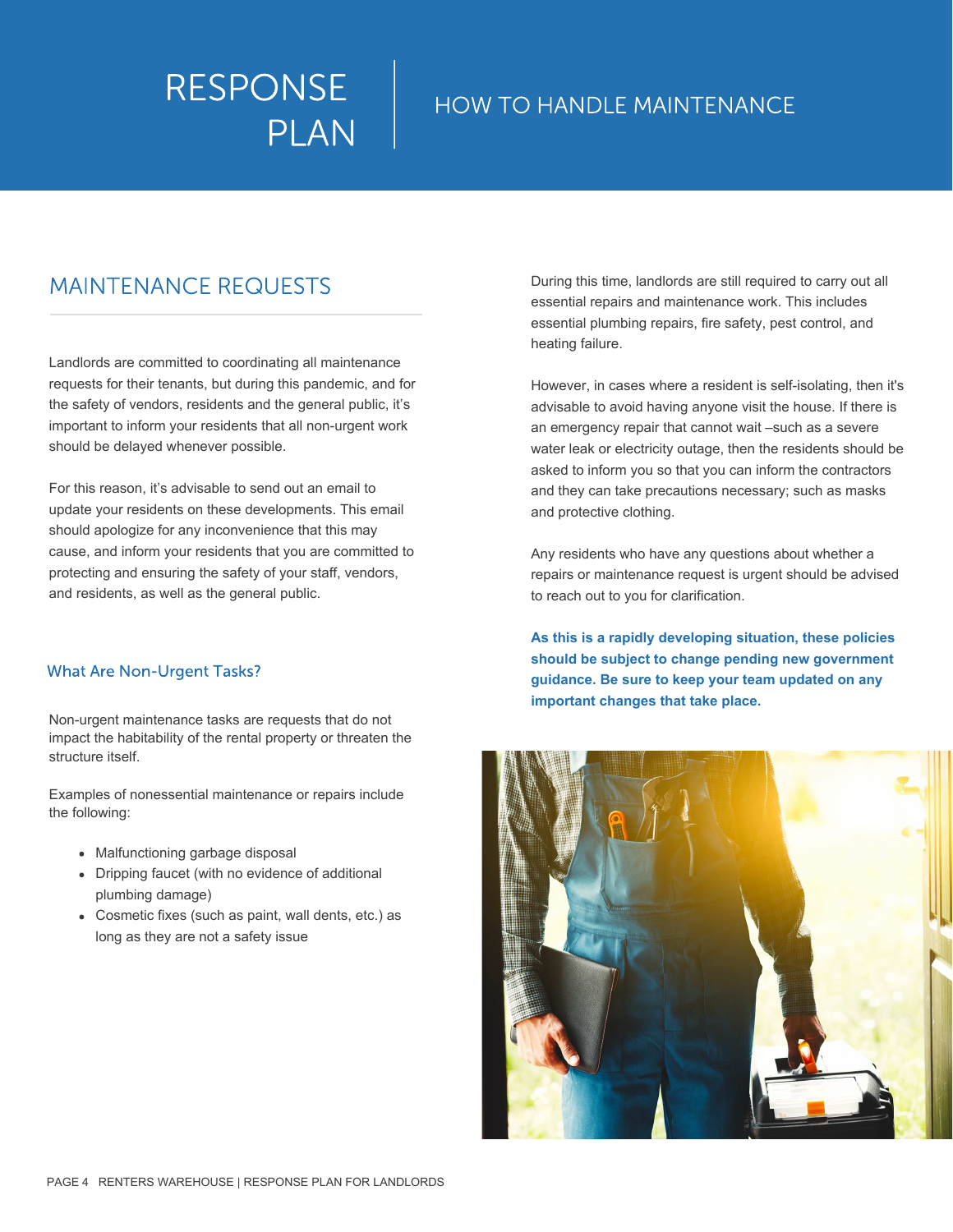# RESPONSE | HOW TO HANDLE EVICTIONS PLAN

# EVICTIONS

Unfortunately, there is a great deal of uncertainty right now, especially when it comes to the issue of evictions. No longer a relatively straightforward process, handling evictions amidst the COVID-19 pandemic is proving to be complicated and challenging –both from a practical standpoint and an ethical one as well.

With courts postponing hearings, delaying scheduling of new hearings or outright declaring moratoriums on evictions, there are a lot of changes to navigate. Additionally, many landlords feel concerned about the prospect of evicting tenants during this time; none of us want to evict someone in the middle of a pandemic.

However, at the same time for many landlords lack the resources or the wherewithal to keep a non-paying tenant in place for months to come.

When it comes to unpaid rent, finding a solution is a balancing act that involves close communication with all parties, and carefully assessing each situation in line with the legislation that's currently in place.

At Renters Warehouse, we're continually gathering resources and information daily to share with residents in order to help provide some clarity and help when it comes to paying their rent. It's a good idea for landlords with websites to create a portal to provide up-to-date information or to send regular updates to residents via email.

## Resources for You and Your Tenants:

Residents who are struggling to pay rent should be instructed to research and utilize resources available through local, state, and federal levels for financial assistance during the COVID-19 pandemic. Available options include expanded unemployment benefits to small cash grants from resources in their industry.

Renters Warehouse has compiled a number of resources as we can [to share with our residents and owners, available here: National](https://renterswareshouse.lpages.co/national_covid-19/) COVID-19: Our Commitment to Keeping You Informed.

We will continue to add to this list as new updates come through.

While many states have issued a moratorium on evictions, this does not forgive any rent owed. States and the federal government, along with landlords are all working hard to accommodate renters' needs during the COVID-19 pandemic, but residents must be proactively making arrangements as well.

Without alternative arrangements, residents remain responsible for all rent, just as property owners remain responsible for their mortgage payments.

# EXAMPLE EVICTION PROCEDURES

To show you what our steps for evictions look like in this current climate, here's a look at our guidelines that are in place for evictions. You will want to create your own process that breaks down how you will be handling evictions that were filed for unpaid March rent, as well as unpaid rent for April and beyond.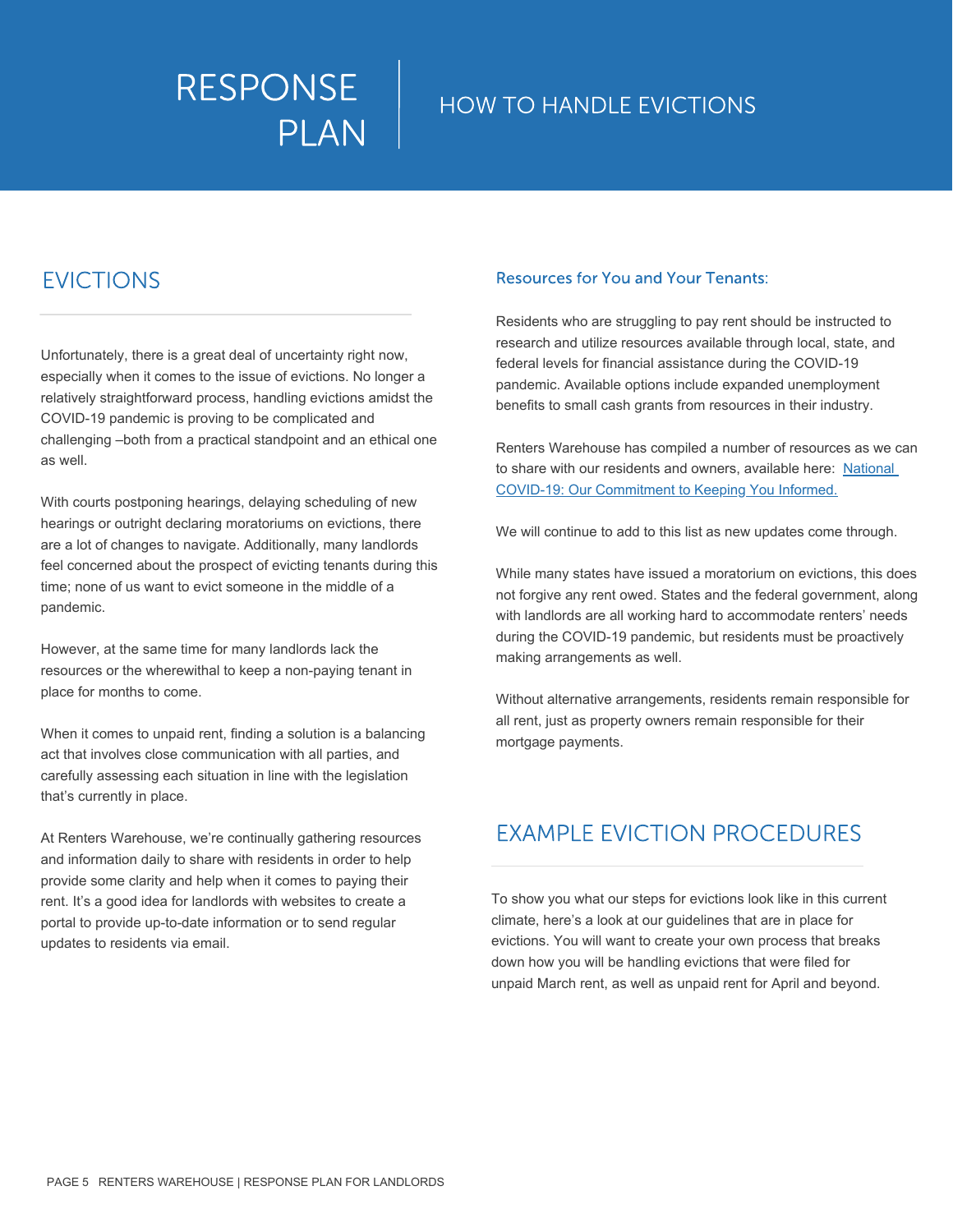#### Eviction filed for unpaid March rent (or earlier):

If an eviction has already been filed and received by the court, it is in line for a hearing as soon as the courts are scheduling again. However, every jurisdiction is different when it comes to scheduling delays and even closures. Several of our trusted eviction attorneys are encouraging the courts to make arrangements for telephonic hearings to reduce the backlog and keep the system moving. We will continue to keep our owners with pending evictions updated of all developments and will be in touch with them as soon as we receive notification that the court proceedings are back up and running again.

Given the likely delay in court scheduling for filed evictions, owners who are interested in pursuing a payment plan or alternative solution with a delinquent resident are advised to contact us. We understand that this may not always be the best course of action in all circumstances, but we are happy to work with all owners to find a solution.

#### No eviction filed for unpaid March rent:

Some states have an explicit moratorium on evictions for non-payment of rent or have fully shut down the ability to e-file altogether. For Renters Warehouse, these states include WA, TX, KS, AL, and GA –but things are changing quickly and this list is subject to change.

In other states, evictions may be able to be filed, even if the courts are closed or hearings aren't being scheduled. Starting the proceedings early means that the process will be able to move forward when the courts are scheduling hearings again. Some landlords right now are postponing evictions, given the current situation that many tenants are finding themselves in, due to no fault of their own.

For owners who would prefer to delay an eviction, or who own a rental that is in a state with a declared moratorium, or for those who are federally-backed and thus covered by the CARES Act moratorium on evictions, Renters Warehouse can assist with attempting to coordinate a payment plan. We can arrange this with the resident so that any rent that can be paid is collected during these delayed court times.

#### Future evictions for unpaid April rent and beyond:

As noted above, many Americans have the potential for disrupted or lost income outside of their own control.

For owners with a resident who does not pay April rent, Renters Warehouse will continue our normal processes of rent collection efforts, followed by moving forward with filing an eviction action wherever and whenever possible, if so directed by the owner.

If we hear from a resident regarding an inability to pay rent, we will engage a team member to reach out to the owner to inquire about the possibility of a payment plan or alternative solution.

In all of our communications with residents, in no uncertain terms, Renters Warehouse will make clear that full and complete rent is expected as always unless alternative arrangements have been made and entered into by all parties.

If a payment plan agreement is reached, no rent is forgiven. The failure to pay pursuant to the payment plan remains grounds for moving forward with an eviction (once an eviction can be pursued).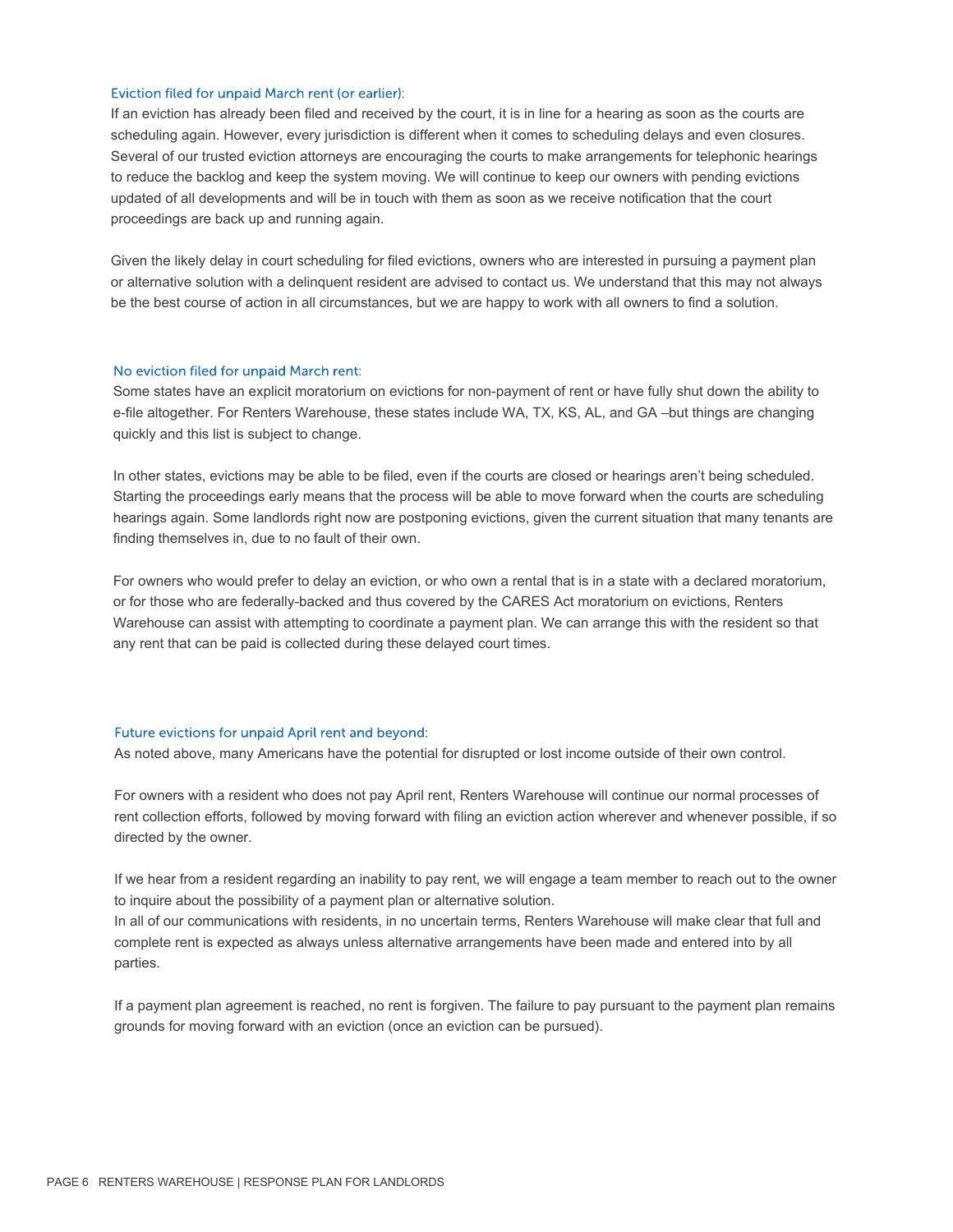# HOW TO HANDLE RENT COLLECTION

# RENT PAYMENTS

Many people have been impacted financially by COVID-19, both directly and indirectly. Challenges abound and include everything from business and school closures to a loss of work due to having to self-quarantine due to symptoms or illness.

Tenants are not exempt from these hardships, and many will be out of work or experiencing a loss of income during this pandemic.

Unfortunately, at this time, there is no finalized federal resource available to assist with mortgage or rent payments, though it does appear to be a major focus.

Hopefully, we will have some clarity on assistance programs shortly and it is important for landlords to continue to monitor this situation closely.

At Renters Warehouse, we are compiling market and statespecific resources for residents, as well as resources for homeowners during this difficult financial time. Currently, we're also using all commercially reasonable means to collect any unpaid rents on our owners' behalf.

Some residents are already proactively reaching out to us to inquire about payment plans or leniency on late fees for April rent for those dealing with financial impacts as a result of COVID-19.

**Contacting the landlord or property manager is the best course of action for a tenant who has been impacted by COVID-19. Once the landlord hears from a tenant, they then know what they're working with and will be able to consider alternative solutions.**

While landlords are not required to allow payment plans, at Renters Warehouse, we have been humbled by how our community of owners has responded to this crisis.

An incredible number of our homeowner clients have already reached out to inform us of their ability and willingness to assist their residents in some way should they need it.

As a landlord, it may be prudent if you do not proactively engage with residents regarding this information. Instead, consider reacting to an inquiry from the resident in the event they are impacted and reach out.

If a payment plan is needed, you can then work on a caseby-case basis to coordinate a solution.